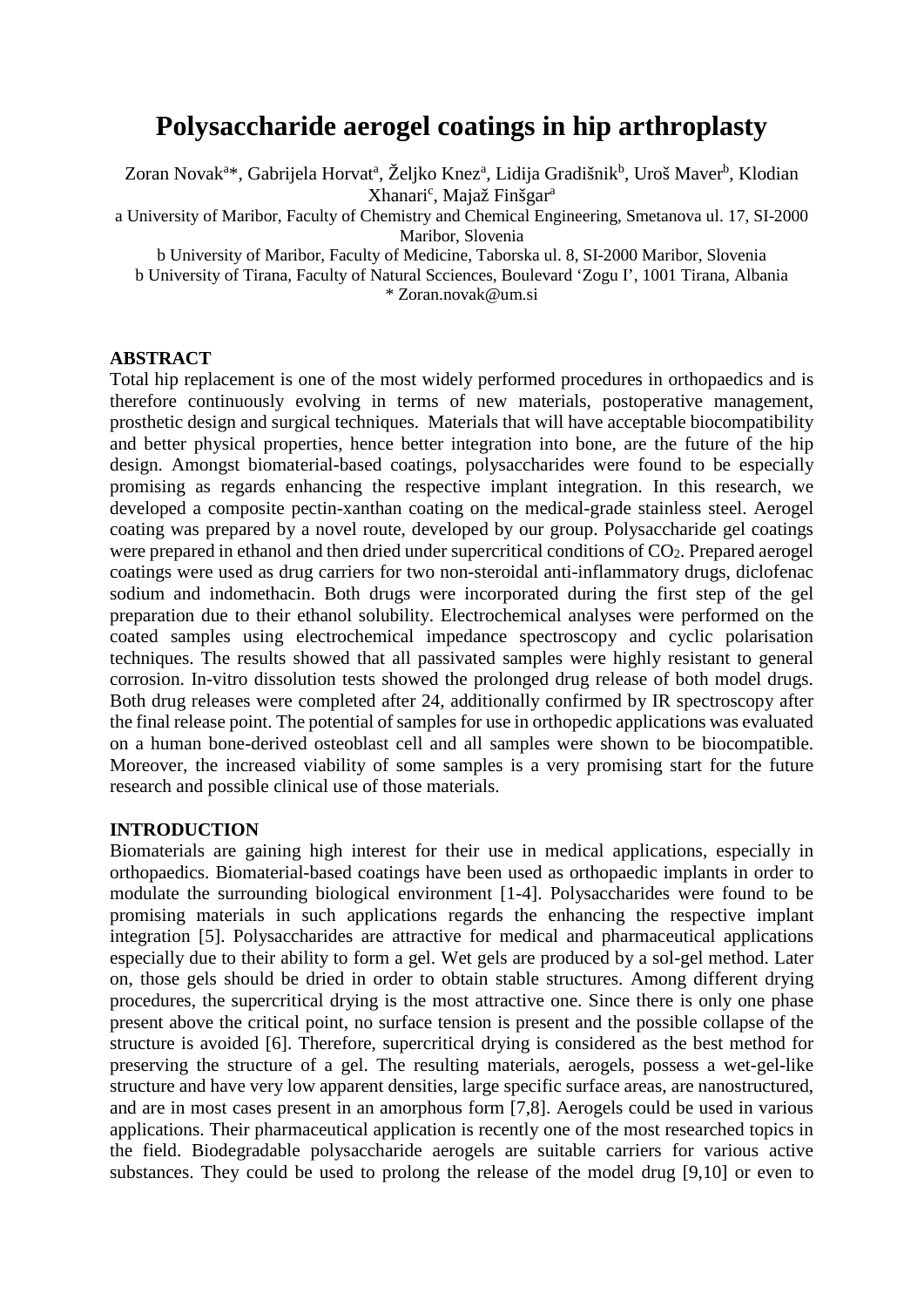enhance the bioavailability of water low-soluble drugs [11]. Due to those properties, aerogels are therefore promising materials for the use in total hip arthroplasty (THA). Materials for such applications need to be biocompatible with the body tissue and fluids, have similar mechanical properties as the bone etc. The most commonly used materials in THA are titanium alloys, different ceramics, and stainless steel [12]. Therefore, biomaterial-based coatings could be used in order to modulate the surrounding biological environment [1-4].

# **MATERIALS AND METHODS**

The preparation of medical-grade stainless steel samples (disc shape 15 mm in diameter) is reported in [4]. Samples, used in this study were additionally passivated for 1h in 30wt.% HNO3. We used high methoxyl pectin (hmP), provided by Herbstreith&Fox and xanthan (Xa), obtained from Sigma Aldrich for the preparation of aerogel coating in a ratio 1:1. First 0.5wt.% hmP aqueous solution was prepared. Xa (0.5wt.%) was added to a solution which was then mixed until homogenisation. The solution was transferred onto a medical-grade stainless steel and ethanol was slowly dropped onto the solution. Gel was set in the form of a coating on a medical grade stainless steel. Sample was aged in ethanol for 3 h before the supercritical drying. Aerogel coatings were additionally loaded with two model drugs, diclofenac sodium and indomethacin, respectively. Diclofenac sodium was added to the polysaccharide solution prior the gelation. Indomethacin was loaded into the gel during the aging process in ethanol. All samples were dried in the presence of supercritical CO2 at 314K and 12 MPa for 7h. Prepared samples were characterized by the nitrogen adsorption (Micromeritics ASAP 2020)

and by the field emission electron microscope (FE-SEM) Sirion 400 NC. Electrochemical impedance spectroscopy (EIS) and cyclic polarization (CP) techniques were employed for the electrochemical study. Drug loadings were determined after dissolving the drug loaded aerogel coatings in phosphate buffer saline (PBS). In-vitro drug release studies were performed as described in [13]. Drug release kinetics was evaluated by fitting the in-vitro release data to First-order model, Higuchi model and Korsmeyer-Peppas model. ATR-FTIR spectroscopy (Agilent Cary 630 FTIR) was used in order to prove the incorporation of drugs and to confirm the whole amount of the respective incorporated drugs has been released after 24 h. Biocompatibility testing was performed on a human bone-derived osteoblasts. Cell viability was determined after 24 h incubation via the reduction reaction of the tetrazolium salt. Cell cycle analysis was performed by a culture of human osteoblasts hFOB.

### **RESULTS**

Nitrogen adsorption analysis proved the porous structure of hmP:Xa aerogel coating on a medical grade stainless steel. The specific surface area was 289  $m^2g^{-1}$ , the pore volume was  $0.11 \text{ cm}^3$ g<sup>-1</sup>, and the average pore size was 6.8 nm, as determined by the BJH adsorption method. Figure 1 shows SEM micrographs of the prepared aerogel coatings. The highly porous structure of the hmP:Xa aerogel coating is clearly evident from Figure 1a. The microstructure of the hmP:Xa, hmP:Xa-DCF and hmP:Xa-IND samples is quite similar (Figure 1b, c, d) and morphological structure of a coating not significantly affected by the addition of DCF and IND. The FE-SEM micrographs show a highly compact, layered structure for all samples, confirming the low average pore size, obtained by nitrogen adsorption (reported above).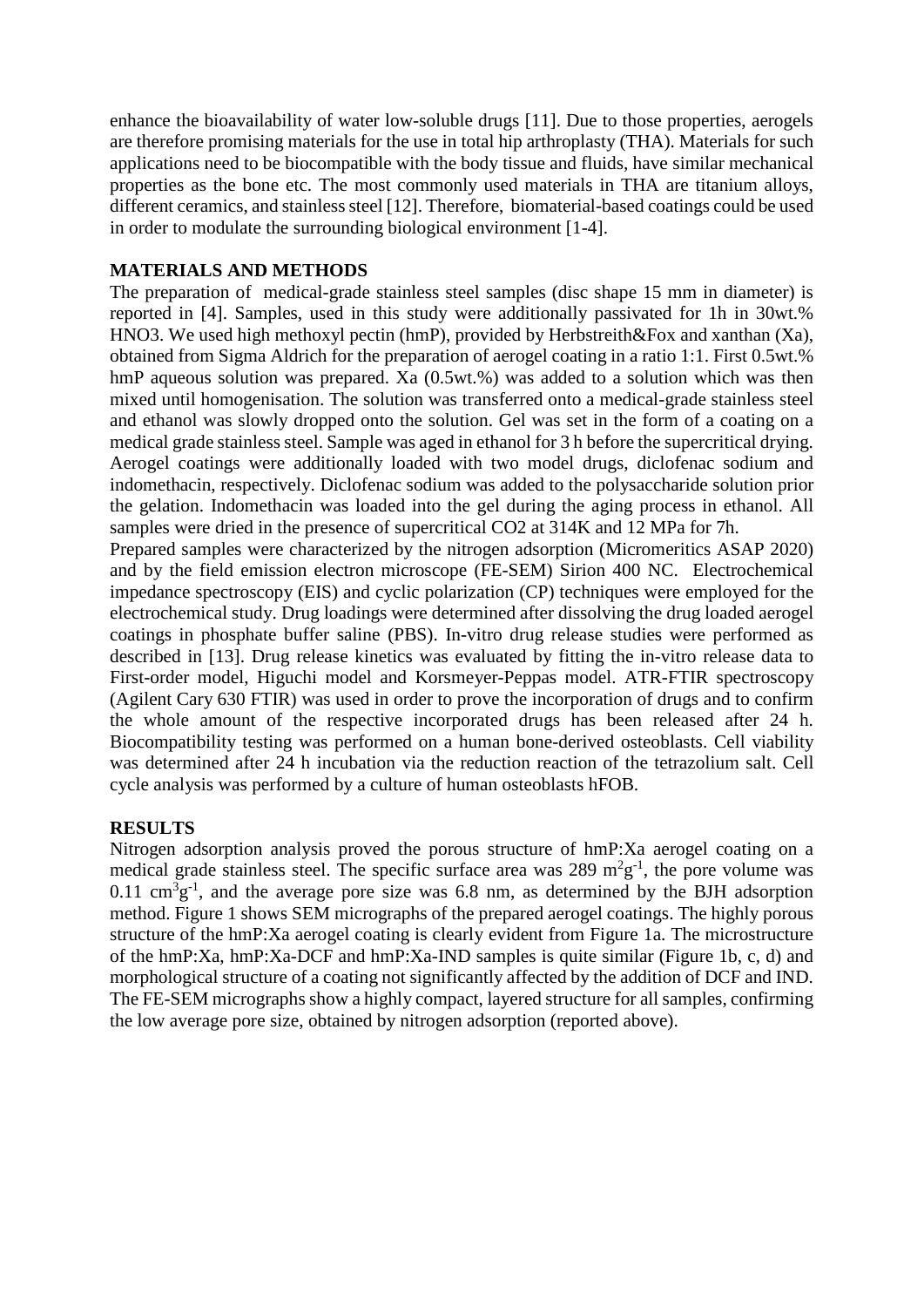

**Figure 1**. Scanning electron micrographs of (a) the surface of hmP:Xa coating, (b) cross-section of hmP:Xa coating, (c) cross-section of hmP:Xa-DCF coating, and (d) cross-section of hmP:Xa-IND coating.

The EIS measurements of both the coated and uncoated medical-grade stainless steel samples for different immersion times was determined in simulated physiological body fluid at 37 °C. The Bode modulus plots show distinctive behaviors of the samples at different frequency regions. The corrosion process of the medical-grade stainless steel in simulated physiological body fluid at 37 °C is under kinetic control as no diffusion was detected. The results of the CP measurements performed on the three studied passivated systems (uncoated, hmP:Xa-IND, and hmP:Xa-DCF) after 11 h of immersion are represented in the cyclic voltammograms, *E* vs. *i*, shown in Figure 2. The pit development is slower for the hmP:Xa-DCF sample compared to the non-coated passivated sample and hmP:Xa-IND. On the other hand, the non-passivated uncoated sample has the lowest  $E_{bd} - E_{ocp}$  potential difference (a higher susceptibility to pitting corrosion) compared to the passivated samples. Based on this, we can conclude that all three passivated samples are more resistant to pitting corrosion compared to the uncoated non-passivated sample.



**Figure 2.** Cyclic polarization curves of medical-grade stainless steel, passivated uncoated, hmP:Xa-IND, and hmP:Xa-DCF, as well as non-passivated uncoated samples, after 11 h of immersion in simulated physiological body fluid at 37 °C.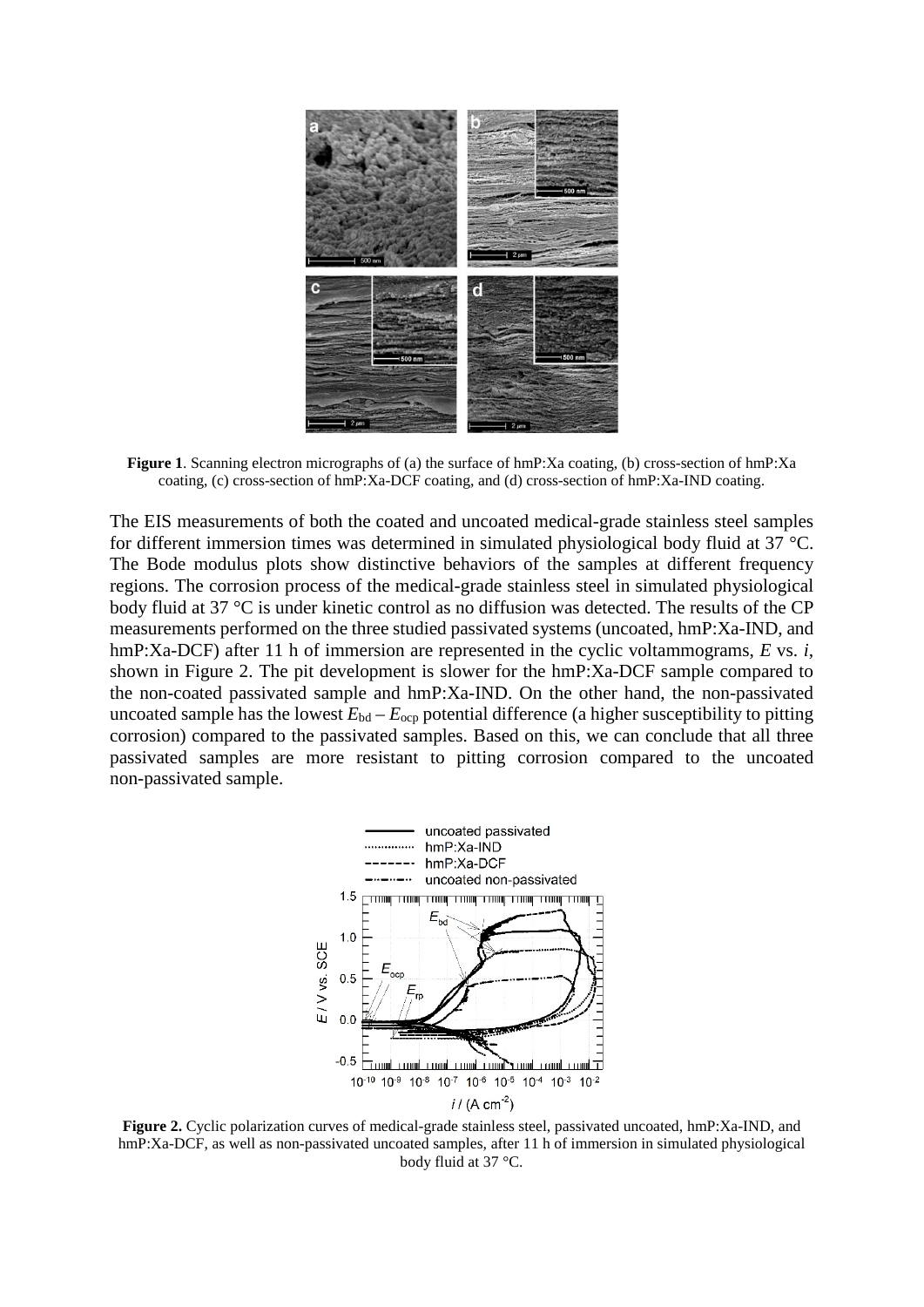Drug content was determined as the ratio between the amount of the NSAID and the total amount of coating. Similar results were obtained for both drugs,  $4.5 \pm 0.2\%$  and  $4.2 \pm 0.3\%$  for DCF and IND, respectively. Figure 3 shows the results of the respective NSAID release testing as the percentage of the release of DCF or IND as a function of time. In this research, hydrophilic DCF was incorporated in the initial step of the gelation process and lipophilic IND was incorporated by diffusion through ethanol. The same carrier (hmP:Xa aerogel coating) was used for both NSAIDs. Therefore, the drug release profiles were expected to be different for both NSAIDs [14]. DCF release is slower at the beginning compared to IND, while it surpasses the latter after 5 h. When hmP:Xa-DCF aerogel coating on medical-grade stainless steel comes into contact with PBS, PBS starts to diffuse into the pores of the aerogel, dissolving the DCF and also partially the aerogel. Dissolved DCF is released from the pores in the aerogel and slowly diffuses into the release media. If the intrusion of the PBS into the aerogel is faster than the DCF diffusion, the release profile is initially slower. On the contrary, IND release was faster in the initial 3 h of the *in vitro* drug release experiment. Since IND is a lipophilic drug incorporated into a hydrophilic carrier, an initial burst release may occur [14]. Upon contact with PBS, the IND is dissolved and released from the coating. However, since IND solubility in water is lower than that of DCF, the release of IND from the porous aerogel coating is delayed.



**Figure 3.** Cumulative release of DCF and IND from hmP:Xa aerogel coatings on medical-grade stainless steel. The results are shown with the corresponding 95% confidence intervals.

We applied first-order, Higuchi, and Korsmeyer-Peppas models to describe the respective release profiles. The best fitting to the experimental data was achieved by the first-order release kinetics and the Korsmeyer-Peppas [15] model for DCF and IND, respectively. The hmP:Xa, hmP:Xa-DCF, hmP:Xa-IND aerogel samples on stainless steel discs were studied using ATR-FTIR spectroscopy before and after *in vitro* drug release testing.

Figure 4 shows the combined results obtained from the biocompatibility testing using the dissolved sample solutions and their incubation with the human bone derived osteoblasts. Regardless of the time, all three aerogel samples (hmP:Xa, hmP:Xa-IND, and hmP:Xa-DCF) show a higher viability compared to the control sample. It is worth noting that also the hmP:Xa aerogel sample even outperforms the hmP:Xa-DCF sample, while the hmP:Xa-IND still exhibits a higher cell viability. The cell cycle was assessed with the MUSE Cell Analyzer. Although no significant differences are present among the samples, we can nevertheless observe that all samples again outperform the control samples in regard of the cell percentage in the  $G_0/G_1$  phase, which is commonly related to a higher proliferation performance.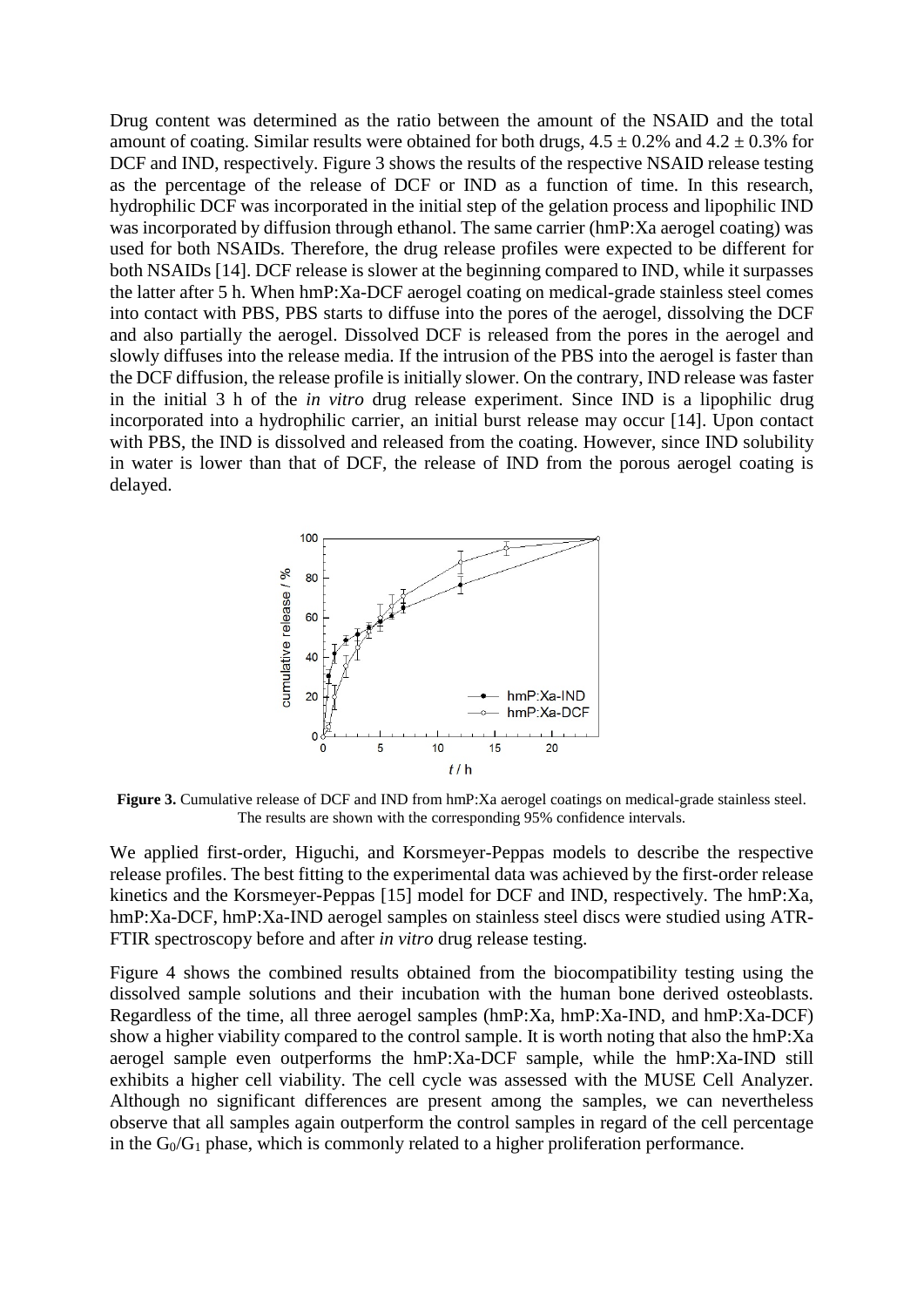

**Figure 4.** The cell viability of the aerogel samples. The results are shown with the corresponding 95% confidence intervals.

# **CONCLUSION**

The aim of this study was to develop novel biodegradable polysaccharide aerogel coatings on medical-grade stainless steel using pectin and xanthan. Two model drugs, diclofenac sodium and indomethacin, were incorporated into coatings in order to reduce pain and prevent local inflammation after hip arthroplasty. The results showed that all passivated samples are highly resistant to general corrosion. The resistance towards localized corrosion follows the trend hmP:Xa-DCF, passivated uncoated, hmP:Xa-IND, and non-passivated uncoated medical-grade stainless steel samples. The drug release profile of diclofenac sodium was different than that of indomethacin. Diclofenac sodium was released by the first order kinetics and indomethacin by Fickian diffusion. Both model drugs were completely released after 24 h, as confirmed by the plateau reached in the release profiles, as well as through post-release IR spectroscopy. All samples were shown to be biocompatible with human bone-derived osteoblasts. The increased viability of some samples indicates the high potential of the developed approach for future evaluation of possible clinical use.

### **ACKNOWLEDGEMENTS**

The authors would like to acknowledge the financial support received from the WoodWisdom-NET+-funded project Wood-based Aerogels (acronym: AEROWOOD) under grant number 3330-14-500041 and from the Slovenian Research Agency under grant numbers 1000-11- 860046 and P2-0032.

# **REFERENCES**

[1] Goodman, S. B., Yao, Z., Keeney, M., and Yang, F., The future of biologic coatings for orthopaedic implants. Biomaterials, 34, 2013, 3174–3183.

[2] Peterson, A. M. , Möhwald, H. , and Shchukin, D. G. PH-Controlled Release of Proteins from Polyelectrolyte-Modified Anodized Titanium Surfaces for Implant Applications. Biomacromolecules, 13, 2012, 3120–3126.

[3] Elyada, A. , Garti, N. , and Füredi-Milhofer, H. Polyelectrolyte Multilayer-Calcium Phosphate Composite Coatings for Metal Implants. Biomacromolecules, 15, 2014, 3511– 3521.